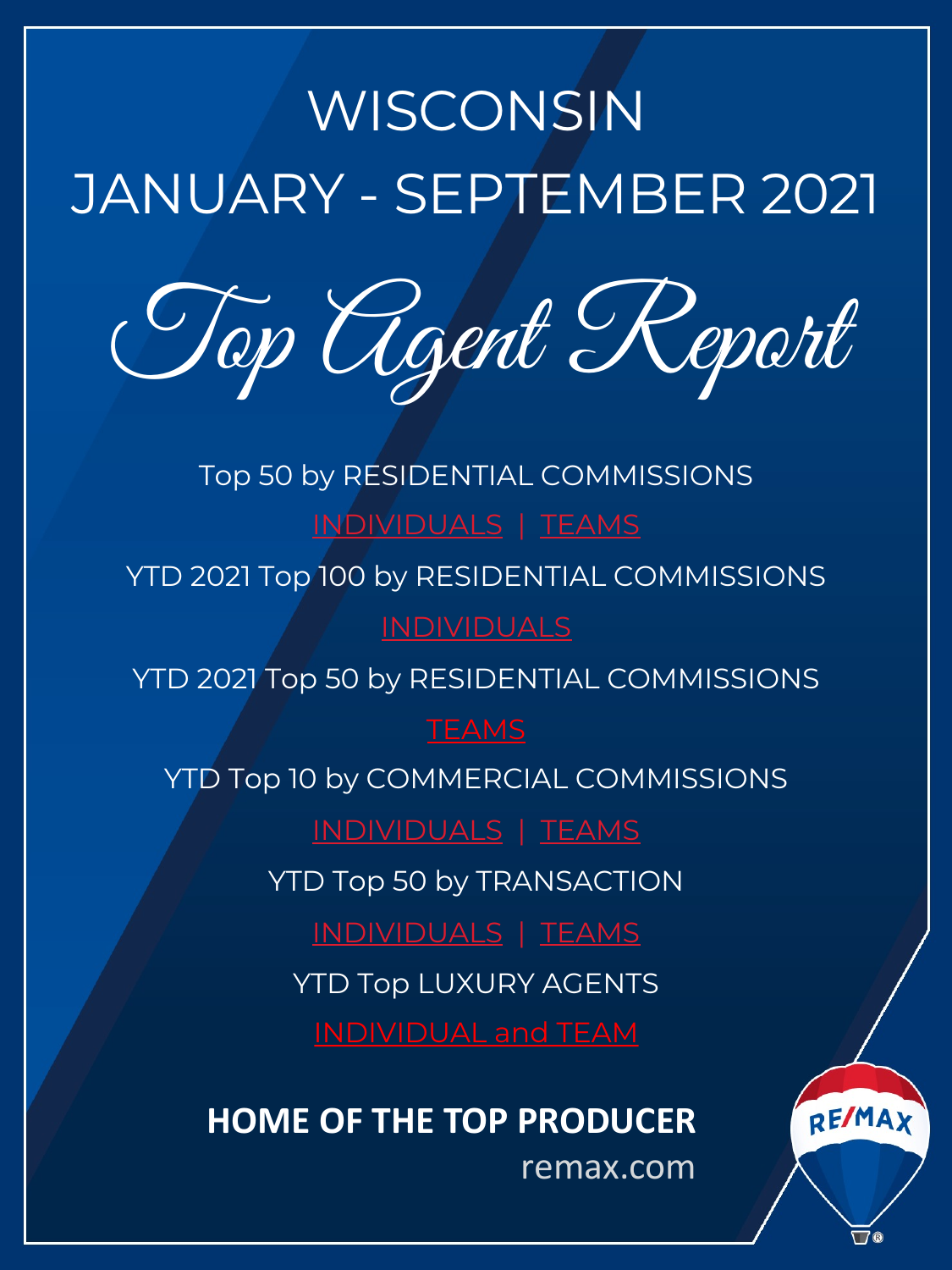SEPTEMBER 2021 | WISCONSIN | *BASED ON RESIDENTIAL COMMISSIONS*

### **Name Company City**

1 Lisa Fabiano RE/MAX LEADING EDGE Kenosha 2 Michelle Volkmar RE/MAX NEWPORT ELITE Kenosha 3 Lisa Kind RE/MAX RESULTS Holmen 4 Kimberly Devine RE/MAX REALTY 100 Brookfield 5 Chris Hiller RE/MAX PROPERTY PROS Minocqua 6 Brenda Thompson RE/MAX NORTHWOODS Minocqua 7 Laura Kruschka RE/MAX REALTY 100 Brookfield 8 Lisa Peronto RE/MAX REALTY 100 Brookfield 9 Brooke Damaske RE/MAX 4 SEASONS Spooner 10 Susie Vehrs **RE/MAX PROPERTY PROS** Minocqua 11 Scott Surges RE/MAX REALTY 100 Brookfield 12 KC Maurer RE/MAX 24/7 REAL ESTATE Appleton 13 Steve Westrick RE/MAX REALTY 100 Hales Corners 14 Sean Gitzlaff RE/MAX NEWPORT ELITE Kenosha 15 Sally Luehman RE/MAX REALPROS Mauston 16 Levi Foss **RE/MAX HERITAGE** Green Bay 17 Sharon Helwig RE/MAX AMERICAN DREAM Marshfield 18 Justin Mueller RE/MAX PREMIER PROPERTIES Burlington 19 Robert Wisdom RE/MAX PLAZA Lake Geneva 20 Ginger Quandt Ramsey RE/MAX SHINE THE MASS Defferson 21 Jonathan Hile RE/MAX NORTHSTAR Cumberland 22 Jay McGrath RE/MAX RESULTS Ellsworth 23 Lisa Eggman RE/MAX PROPERTY PROS Eagle River 24 Sarah Steelman RE/MAX REALTY CENTER Oconomowoc 25 Mike Klug RE/MAX NEWPORT ELITE Racine

<span id="page-1-0"></span>

## **HOME OF THE TO[P PROD](#page-0-0)UCER** remax.com

•Individual Agents, all areas of specialization, residential commissions only •Based on commissions reported to the region on closed transactions from 9.1.2021 – 9.30.2021 •If you have questions regarding your ranking, contact your Office Administrator or Broker/Owner •Wisconsin Individual agent count = 616

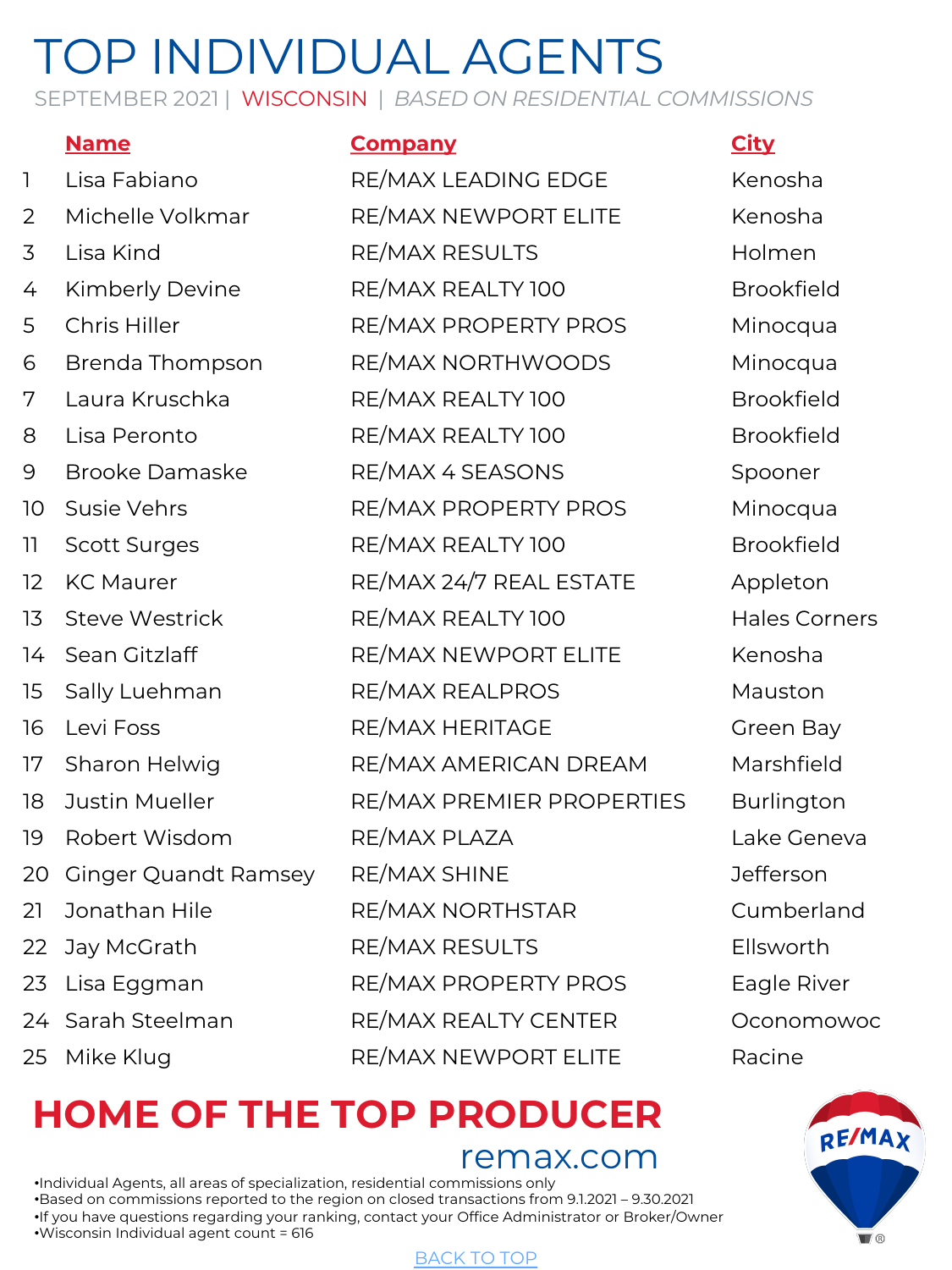SEPTEMBER 2021 | WISCONSIN | *BASED ON RESIDENTIAL COMMISSIONS*

## **Name Company City** 26 Karen Sorenson RE/MAX NEWPORT ELITE Racine 27 Benjamin Lyons RE/MAX LYONS REAL ESTATE Waupaca 28 Dan Pederson RE/MAX NEWPORT ELITE Racine 29 Rod Drendel RE/MAX HERITAGE Fond du Lac 30 Tim Krueger RE/MAX PREFERRED Monona 31 Glen Hupfer RE/MAX UNITED West Bend 32 Jim Henry RE/MAX RESULTS Hudson 33 Kathleen Lochner RE/MAX NEW HORIZONS REALTY Phillips 34 Nicole Erickson RE/MAX EXCEL Schofield 35 Lora Bladow RE/MAX EXCEL Schofield 36 Tori Schultz RE/MAX LAKESIDE Milwaukee 37 Carrie Rosenau RE/MAX SHINE Jefferson 38 Terry McKay **RE/MAX SYNERGY** River Falls 39 Mike Wissell RE/MAX PRIME Beaver Dam 40 Adriane Stuebs RE/MAX SHINE Jefferson 41 Cheryl Kelsey **RE/MAX PROPERTY PROS** Minocqua 42 Jason Berning **RE/MAX PREFERRED Oregon** 43 Leo Schuch RE/MAX NEWPORT ELITE Kenosha 44 Chris Ubert **RE/MAX PREFERRED** Sun Prairie 45 Yoon Kim RE/MAX LAKESIDE Milwaukee 46 Carole Severson RE/MAX UNITED West Bend 47 Dale Bergman RE/MAX REALTY GROUP Hartland 48 Ashley Schreiber RE/MAX GRAND Baraboo 49 Mike Husnick RE/MAX EXCEL Schofield 50 Tim Abrahamson RE/MAX REALTY 100 Brookfield

# **HOME OF THE TO[P PROD](#page-0-0)UCER**

remax.com

•Individual Agents, all areas of specialization, residential commissions only •Based on commissions reported to the region on closed transactions from 9.1.2021 – 9.30.2021 •If you have questions regarding your ranking, contact your Office Administrator or Broker/Owner •Wisconsin Individual agent count = 616

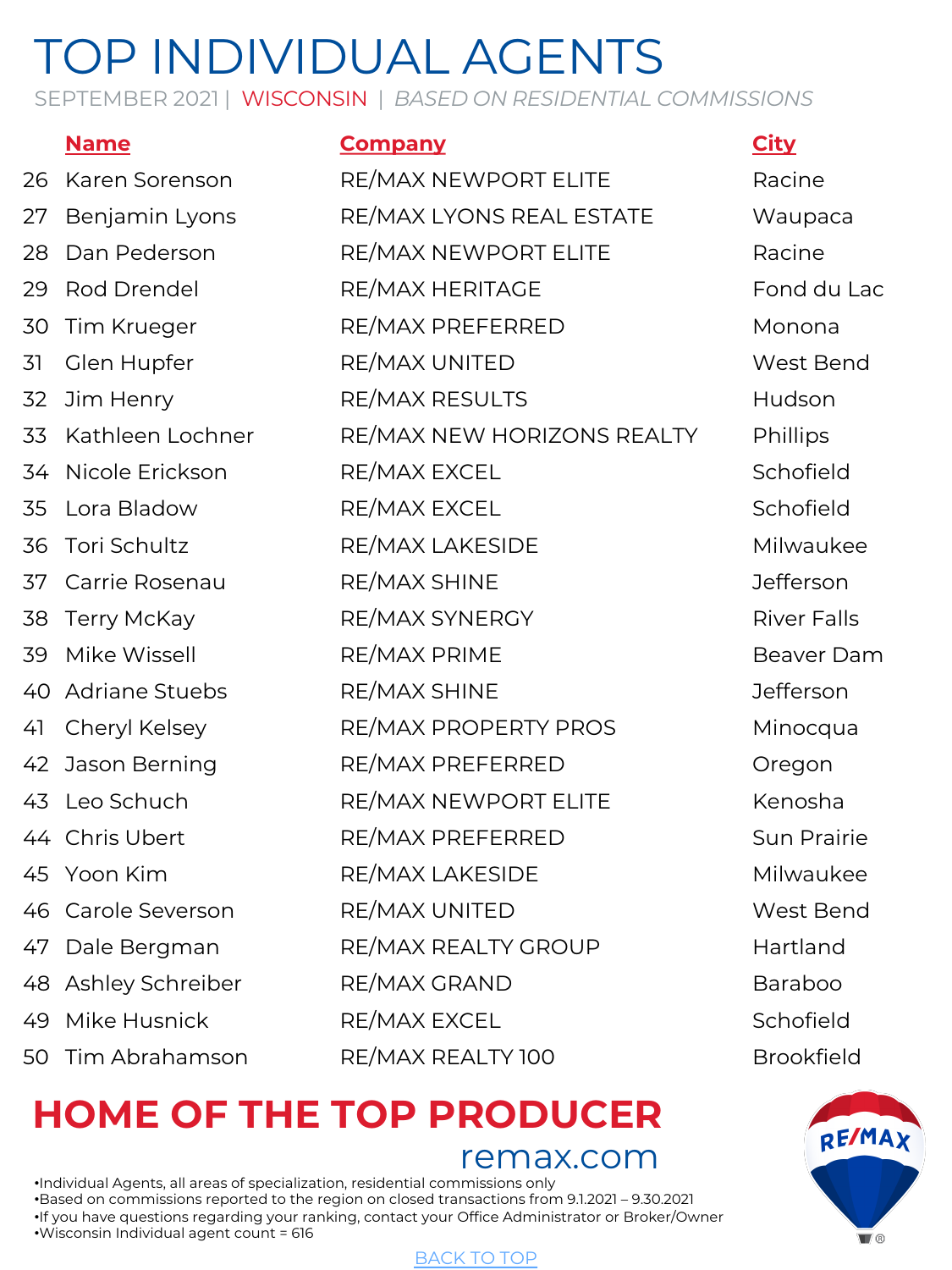# <span id="page-3-0"></span>TOP TEAMS

### SEPTEMBER 2021 | WISCONSIN | *BASED ON RESIDENTIAL COMMISSIONS*

|                | <b>Team Leader</b> | <b>Team Name</b>                                          | <b>Company</b>          | <b>City</b>     |
|----------------|--------------------|-----------------------------------------------------------|-------------------------|-----------------|
| 1              | Peggy Acker-Farber | Acker Farber Team                                         | RE/MAX PREFERRED        | Waunakee        |
| $\overline{2}$ | Gary Beaudoin      | Team Beaudoin                                             | RE/MAX UNIVERSAL REALTY | Sheboygan Falls |
| 3              | Justin Hoffmann    | Team Hoffmann                                             | RE/MAX REALTY 100       | Milwaukee       |
| 4              | Julie Winter-Paez  | Julie Winter-Paez                                         | RE/MAX PROPERTY PROS    | Eagle River     |
| 5              | Judy Acker Maly    | Acker Maly Home Team                                      | RE/MAX PREFERRED        | Waunakee        |
| 6              | Amber Huemmer      | The Huemmer Home Team                                     | RE/MAX PREFERRED        | Cottage Grove   |
| 7              | Alex Segal         | Segal Goldman Group                                       | RE/MAX SERVICE FIRST    | Waukesha        |
| 8              | John Gscheidmeier  | Service First Pros-John Gscheidmeier RE/MAX SERVICE FIRST |                         | Waukesha        |
| 9              | Felicia Pavlica    | Felicia Pavlica Team                                      | RE/MAX NEWPORT ELITE    | Kenosha         |
| 10             | Steve Braman       | Real Estate Dream Team                                    | RE/MAX RESULTS          | Superior        |
| 11             | Dominic Colosimo   | THE 608 TEAM                                              | RE/MAX PREFERRED        | Madison         |
| 12             | Dan Miller         | Mad City Dream Homes                                      | RE/MAX PREFERRED        | Madison         |
| 13             | Tony Antoniewicz   | Pure Integrity Homes                                      | RE/MAX PREFERRED        | Oregon          |
| 14             | Ken Biegel         | Ken & TD Biegel                                           | RE/MAX PROPERTY PROS    | Eagle River     |
| 15             | Denise Goldsworthy | Merz & Goldsworthy                                        | RE/MAX PROPERTY PROS    | Minocqua        |
| 16             | Thomas Didier      | Tom Didier Team                                           | RE/MAX UNITED           | Port Washington |
| 17             | Greg Busha         | The Busha Team                                            | RE/MAX 24/7 REAL ESTATE | Appleton        |
| 18             | Dale Marciniak     | The Marciniak Team                                        | RE/MAX REALTY 100       | Milwaukee       |
| 19             | Jim Purcell        | <b>Client First Realtors</b>                              | RE/MAX REALTY 100       | Milwaukee       |
| 20             | Michael Kurylak    | MK Real Estate Team                                       | RE/MAX EXCEL            | Schofield       |
| 21             | Christina Weitzel  | <b>True Action Realty</b>                                 | RE/MAX PREFERRED        | Monona          |
| 22             | Dan Stacey         | The Dan Stacey Team                                       | RE/MAX RESULTS          | La Crosse       |
| 23             | Tom Acton          | Action Acton Team                                         | RE/MAX RESULTS          | Superior        |
|                | 24 Cory Frank      | CF Real Estate Group                                      | RE/MAX PREFERRED        | Monona          |
|                | 25 Lonnie Larson   | Lonnie Larson Team                                        | RE/MAX RESULTS          | Hudson          |

## **HOME OF THE TO[P PROD](#page-0-0)UCER**

### remax.com

•Team Leaders, ranked by team total, all areas of specialization, residential commissions only. •Based on commissions reported to the region on closed transactions from 9.1.2021 – 9.30.2021 •If you have questions regarding your ranking, contact your Office Administrator or Broker/Owner •Wisconsin team count= 119

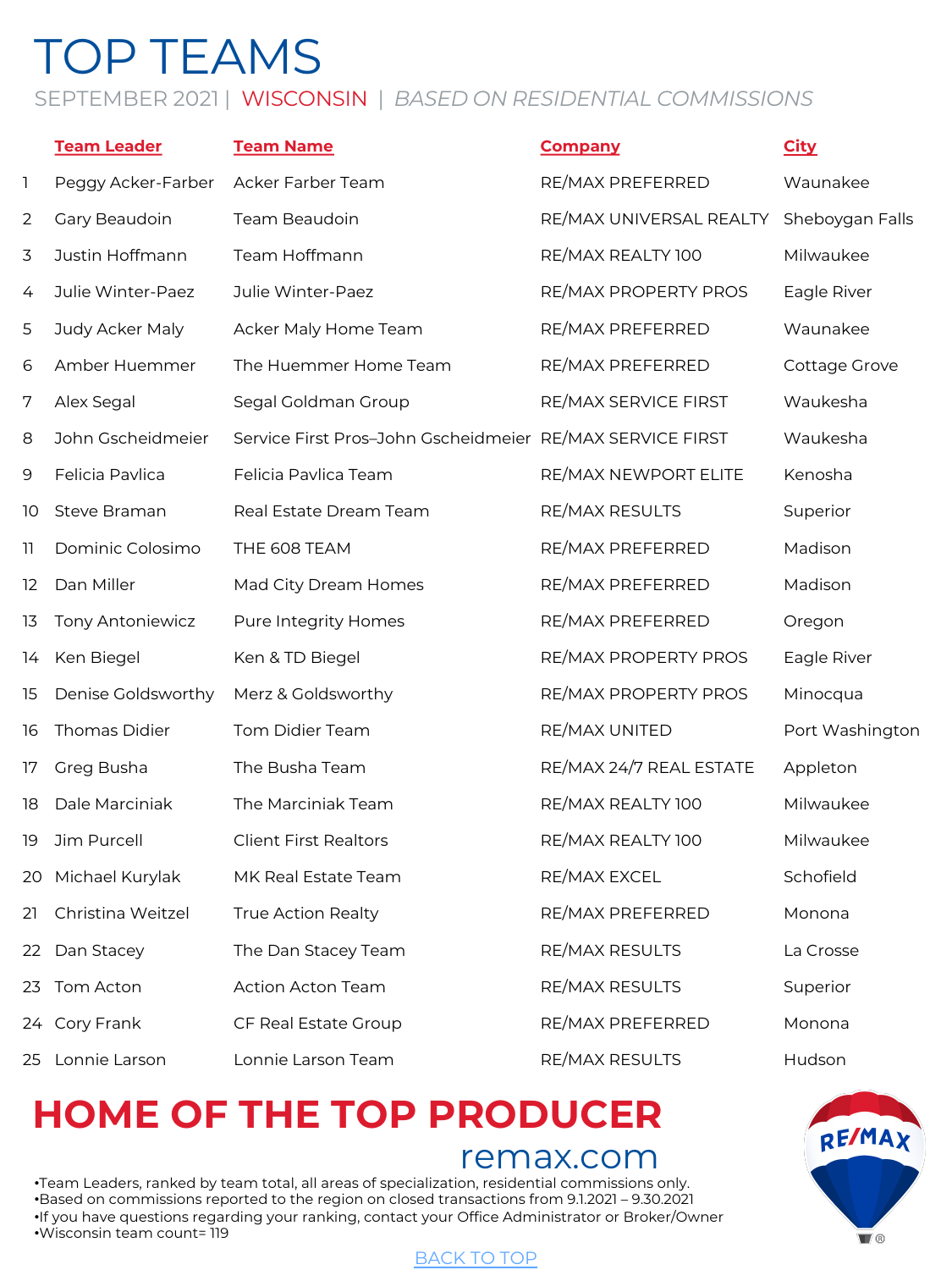# TOP TEAMS

### SEPTEMBER 2021 | WISCONSIN | *BASED ON RESIDENTIAL COMMISSIONS*

|    | <b>Team Leader</b>   | <b>Team Name</b>                 | <b>Company</b>          | <b>City</b>          |
|----|----------------------|----------------------------------|-------------------------|----------------------|
| 26 | <b>Scott Elert</b>   | Hometown Lake WI Group           | RE/MAX PREFERRED        | Poynette             |
| 27 | Jeff Marg            | Marg Real Estate Group           | RE/MAX EXCEL            | Schofield            |
| 28 | Joseph Hermanson     | We Know Houses Team              | RE/MAX RESULTS          | Superior             |
| 29 | Julie Alibrando      | Julie Sells Team!                | RE/MAX PREFERRED        | La Valle             |
| 30 | Tom Combs            | The Combs Team                   | RE/MAX REALTY 100       | <b>Hales Corners</b> |
| 31 | Mike Raivala         | 2Bridges Real Estate Group       | RE/MAX RESULTS          | Superior             |
| 32 | <b>Beth Goethel</b>  | Beth Goethel Team                | RE/MAX GRAND            | Baraboo              |
| 33 | Thomas Telderer      | The Benson Group                 | RE/MAX REALTY 100       | Milwaukee            |
| 34 | Sean Levitt          | Levitt Real Estate Solutions     | RE/MAX PLAZA            | Lake Geneva          |
| 35 | Robert Baudo         | Bob Baudo Group                  | RE/MAX REALTY 100       | <b>Brookfield</b>    |
| 36 | <b>Terry Ault</b>    | <b>Terry Ault</b>                | RE/MAX EQUITY           | Whitewater           |
| 37 | Justin Witkins       | Witkins Realty Team              | RE/MAX PREFERRED        | Monona               |
| 38 | <b>Gary Swittel</b>  | The Gary & Mary Kay Swittel Team | RE/MAX REALTY 100       | Milwaukee            |
| 39 | Marilyn Rome         | The Rome Team                    | RE/MAX REALTY 100       | <b>Hales Corners</b> |
| 40 | John Riesterer       | The Riesterer Team               | RE/MAX 24/7 REAL ESTATE | Appleton             |
| 41 | <b>Brad Harvey</b>   | Harvey Group                     | RE/MAX EXCEL            | Schofield            |
|    | 42 Natalie Finkley   | <b>TEAM 360</b>                  | RE/MAX LAKESIDE         | Milwaukee            |
| 43 | Michael Richgels     | Michael Richgels                 | RE/MAX RESULTS          | Onalaska             |
|    | 44 Linda Johnson     | Team Johnson                     | RE/MAX NEWPORT ELITE    | Racine               |
| 45 | Dave Birkle          | The Birkle Group                 | RE/MAX REALTY 100       | <b>Hales Corners</b> |
|    | 46 Krag Blomberg     | Krag Blomberg                    | RE/MAX AFFILIATES       | Eau Claire           |
|    | 47 Jean Werth        | The Werth Team                   | RE/MAX 24/7 REAL ESTATE | Appleton             |
| 48 | Brian Stephan        | Brian Stephan                    | RE/MAX RESULTS          | Onalaska             |
| 49 | <b>Kristy Thiess</b> | Kristy Thiess                    | RE/MAX AFFILIATES       | Eau Claire           |
| 50 | Dawn Levandoski      | Dawn Levandoski Team             | RE/MAX RESULTS          | Onalaska             |

## **HOME OF THE TO[P PROD](#page-0-0)UCER**

### remax.com

•Team Leaders, ranked by team total, all areas of specialization, residential commissions only. •Based on commissions reported to the region on closed transactions from 9.1.2021 – 9.30.2021 •If you have questions regarding your ranking, contact your Office Administrator or Broker/Owner •Wisconsin team count= 119

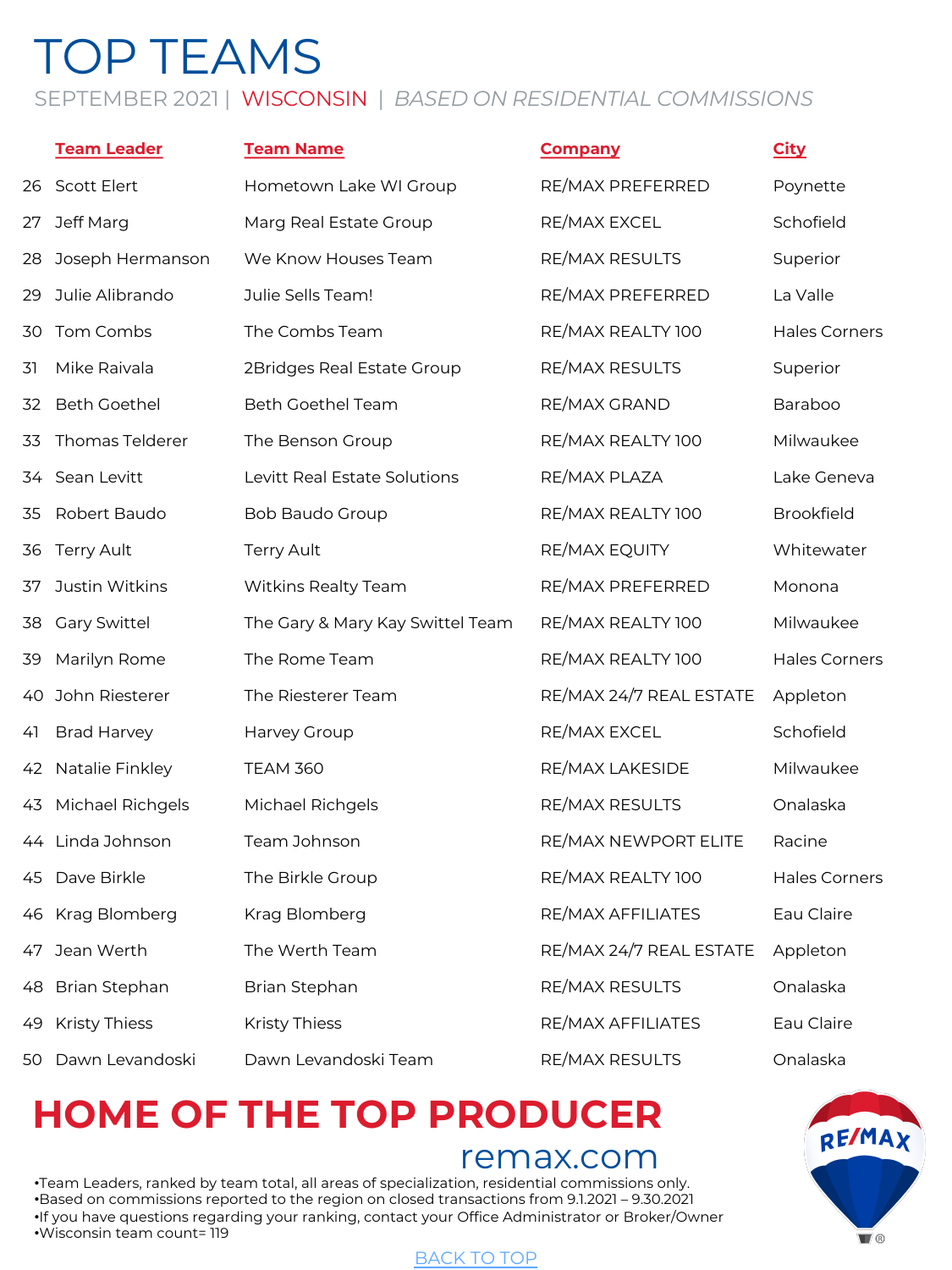### <span id="page-5-0"></span>by residential commissions JANUARY - SEPTEMBER 2021 | WISCONSIN

### **Name Company City** 1 Lisa Fabiano RE/MAX LEADING EDGE Kenosha 2 Michelle Volkmar RE/MAX NEWPORT ELITE Kenosha 3 Lisa Reinecke RE/MAX REALTY 100 Brookfield 4 Kimberly Devine RE/MAX REALTY 100 5 Levi Foss RE/MAX HERITAGE Green Bay 6 Brenda Thompson RE/MAX NORTHWOODS Minocqua 7 Adriane Stuebs RE/MAX SHINE Jefferson 8 Jennifer Heiring RE/MAX NEWPORT ELITE Kenosha 9 Lisa Peronto RE/MAX REALTY 100 Brookfield 10 Brooke Damaske RE/MAX 4 SEASONS Spooner 11 Judy Barr RE/MAX PROPERTY PROS Eagle River 12 Sharon Helwig RE/MAX AMERICAN DREAM Marshfield 13 Benjamin Lyons RE/MAX LYONS REAL ESTATE Waupaca 14 Cora Frank RE/MAX AFFILIATES Menomonie 15 Brian Paul RE/MAX REALTY 100 Milwaukee 16 Heidi Kabat RE/MAX COMMUNITY REALTY Lake Mills 17 Sean Gitzlaff RE/MAX NEWPORT ELITE Kenosha 18 Rod Drendel RE/MAX HERITAGE Fond du Lac 19 Jonathan Hile RE/MAX NORTHSTAR Cumberland 20 Lisa Kind RE/MAX RESULTS Holmen 21 Jared Murphy RE/MAX RESULTS Ellsworth 22 Jody DeLasky RE/MAX NEW HORIZONS REALTY Phillips 23 Sheryl Reedy RE/MAX RESULTS Calesville 24 Tim Krueger RE/MAX PREFERRED Monona 25 Mike Husnick RE/MAX EXCEL Schofield

# **HOME OF THE TO[P PROD](#page-0-0)UCER**

remax.com

•Individual Agents, all areas of specialization, residential commissions only •Based on commissions reported to the region on closed transactions from 1.1.2021 – 9.30.2021 •If you have questions regarding your ranking, contact your Office Administrator or Broker/Owner •Wisconsin Individual agent count = 616

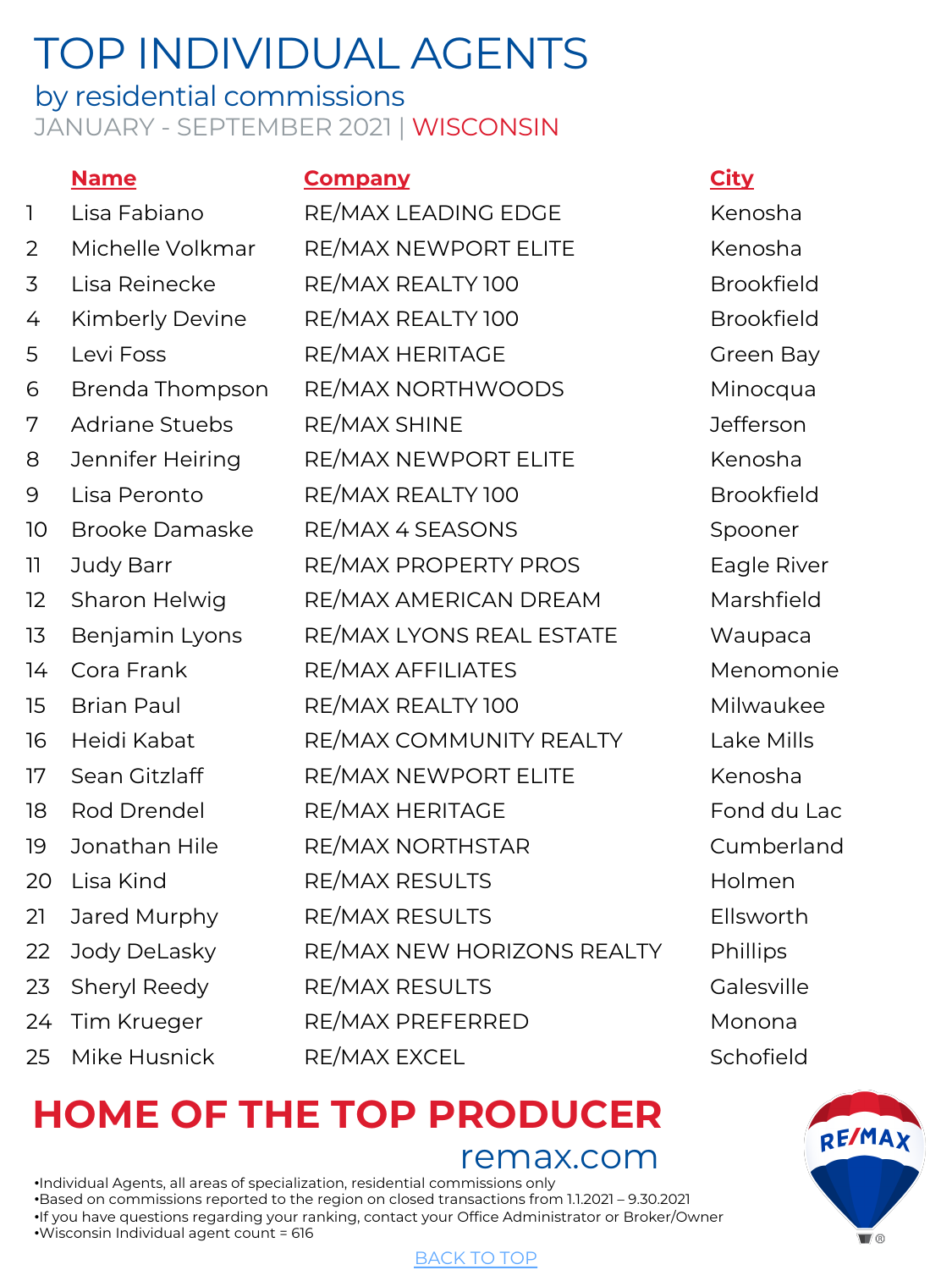### by residential commissions JANUARY - SEPTEMBER 2021 | WISCONSIN

### **Name Company City**

| 26 | Justin Mueller      | RE/MAX PREMIER PROPERTIES  | <b>Burlingtc</b>  |
|----|---------------------|----------------------------|-------------------|
| 27 | Jay McGrath         | <b>RE/MAX RESULTS</b>      | Ellsworth         |
| 28 | Mike Klug           | RE/MAX NEWPORT ELITE       | Racine            |
| 29 | Sarah Walters       | RE/MAX SERVICE FIRST       | Waukesh           |
| 30 | Sally Luehman       | <b>RE/MAX REALPROS</b>     | Mauston           |
| 31 | John Durham         | RE/MAX RESULTS             | Hudson            |
| 32 | Ben Komro           | RE/MAX REAL ESTATE GROUP   | Eau Claire        |
| 33 | Martin Champagne    | RE/MAX REALTY 100          | Hales Cor         |
| 34 | <b>Terry McKay</b>  | RE/MAX SYNERGY             | <b>River Fall</b> |
| 35 | Karen Sorenson      | RE/MAX NEWPORT ELITE       | Racine            |
| 36 | Bonnie Johnson      | RE/MAX REALTY 100          | Hales Cor         |
| 37 | Mike Drexler        | RE/MAX LYONS REAL ESTATE   | Waupaca           |
| 38 | Tim Kapellen        | RE/MAX UNIVERSAL REALTY    | Sheboyga          |
| 39 | Yoon Kim            | RE/MAX LAKESIDE            | Milwauke          |
| 40 | <b>Barry Luce</b>   | RE/MAX COMMUNITY REALTY    | Lake Mills        |
| 41 | Colin Schindler     | RE/MAX IGNITE              | <b>Beloit</b>     |
| 42 | <b>Tyler Murphy</b> | RE/MAX NEWPORT ELITE       | Racine            |
| 43 | Lora Bladow         | RE/MAX EXCEL               | Schofield         |
|    | 44 Glen Hupfer      | RE/MAX UNITED              | West Ber          |
| 45 | Karl Brien          | RE/MAX LAKESIDE            | Milwauke          |
| 46 | James DePas         | RE/MAX HERITAGE            | Green Ba          |
|    | 47 Gus Garcia       | RE/MAX HERITAGE            | Fond du I         |
|    | 48 Randy Kozelka    | RE/MAX RIDGE-N-RIVER       | Prairie du        |
| 49 | Jason Bredemann     | RE/MAX NEW HORIZONS REALTY | Phillips          |
| 50 | David Dinkel        | RE/MAX PROPERTY SHOP       | Deerfield         |

**Burlington** Waukesha Eau Claire Hales Corners **River Falls** Hales Corners Waupaca Sheboygan Falls Milwaukee Lake Mills **West Bend** Milwaukee Green Bay Fond du Lac Prairie du Chien

# **HOME OF THE TO[P PROD](#page-0-0)UCER**

remax.com

•Individual Agents, all areas of specialization, residential commissions only •Based on commissions reported to the region on closed transactions from 1.1.2021 – 9.30.2021 •If you have questions regarding your ranking, contact your Office Administrator or Broker/Owner •Wisconsin Individual agent count = 616

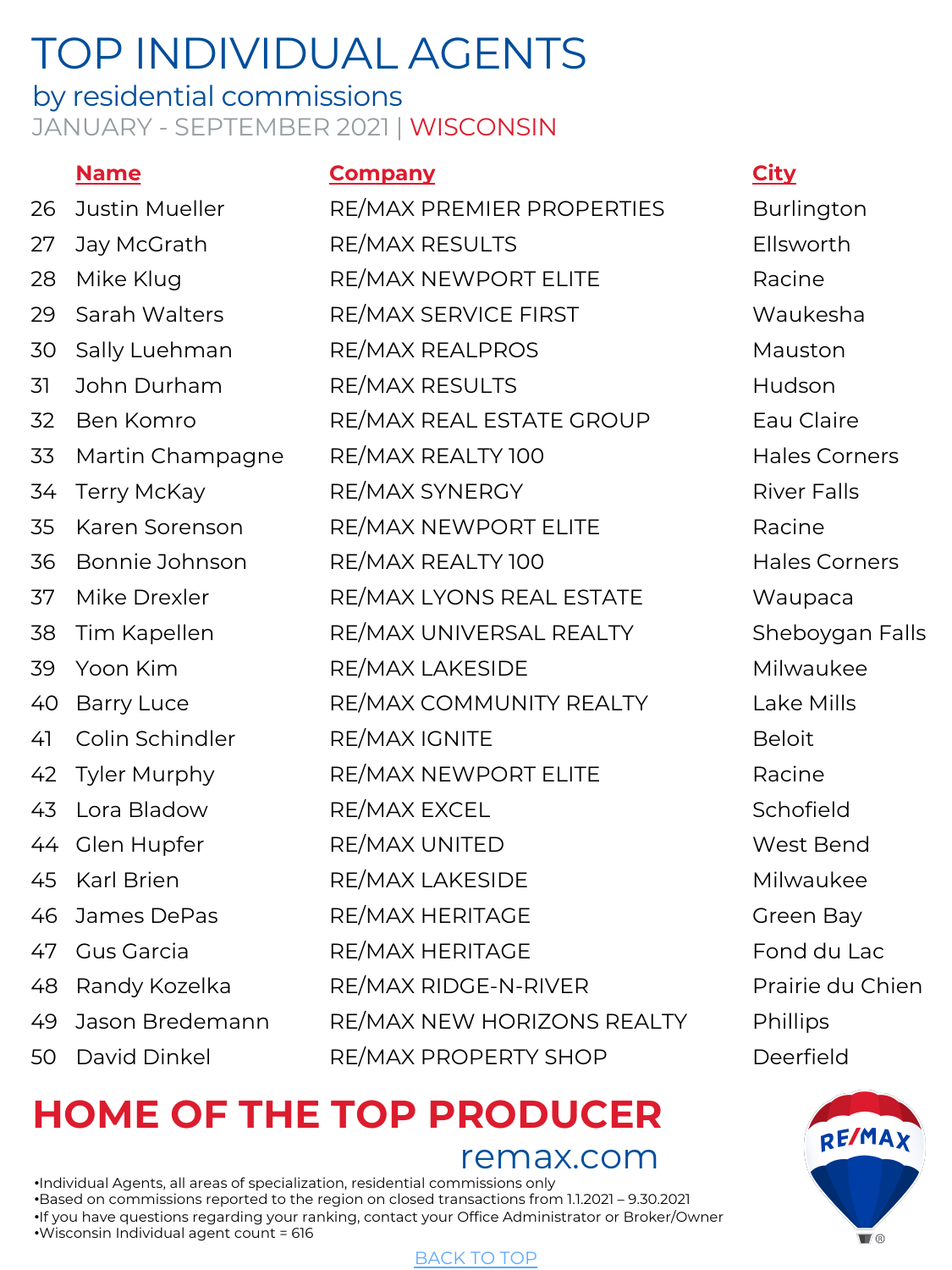### by residential commissions JANUARY - SEPTEMBER 2021 | WISCONSIN

### **Name Company City**

51 Rhonda Simonson RE/MAX REALTY 100 Hales Corners 52 Nicole Erickson RE/MAX EXCEL Schofield 53 Cheri Barnett RE/MAX AMERICAN DREAM Marshfield 54 Jack Doemel RE/MAX ON THE WATER Oshkosh 55 Chris Hiller RE/MAX PROPERTY PROS Minocqua 56 Natasha Easter RE/MAX NEWPORT ELITE Kenosha 57 Kyle Pierce RE/MAX 4 SEASONS Spooner 58 Margaret Jacobson RE/MAX NEWPORT ELITE Kenosha 59 Michelle Millikin RE/MAX EXCEL Schofield 60 Mary Thompson RE/MAX PROPERTY PROS Minocqua 61 John Law RE/MAX PLAZA Lake Geneva 62 Kelly Jensen Kasten RE/MAX UNIVERSAL REALTY Sheboygan Falls 63 Scott Surges RE/MAX REALTY 100 Brookfield 64 Chris Ubert RE/MAX PREFERRED Sun Prairie 65 Angela LeSage RE/MAX LYONS REAL ESTATE Waupaca 66 Janie Rivera Conley RE/MAX MARKET PLACE Cak Creek 67 Melissa Roach-Zievers RE/MAX NEWPORT ELITE Kenosha 68 Stephanie Arinta RE/MAX NEWPORT ELITE Kenosha 69 Jeff Fuller RE/MAX PREFERRED Sun Prairie 70 Elli Soder RE/MAX PROPERTY PROS Three Lakes 71 Jenny Coleman RE/MAX RIDGE-N-RIVER Prairie du Chien 72 Kathy Tutt **RE/MAX ACTION NORTH** Mercer 73 Charles Karpfinger RE/MAX REALTY 100 Brookfield 74 Lisa Eggman RE/MAX PROPERTY PROS Eagle River 75 Heidi Weltzin RE/MAX REALTY CENTER Oconomowoc

## **HOME OF THE TO[P PROD](#page-0-0)UCER** remax.com

•Individual Agents, all areas of specialization, residential commissions only •Based on commissions reported to the region on closed transactions from 1.1.2021 – 9.30.2021 •If you have questions regarding your ranking, contact your Office Administrator or Broker/Owner •Wisconsin Individual agent count = 616

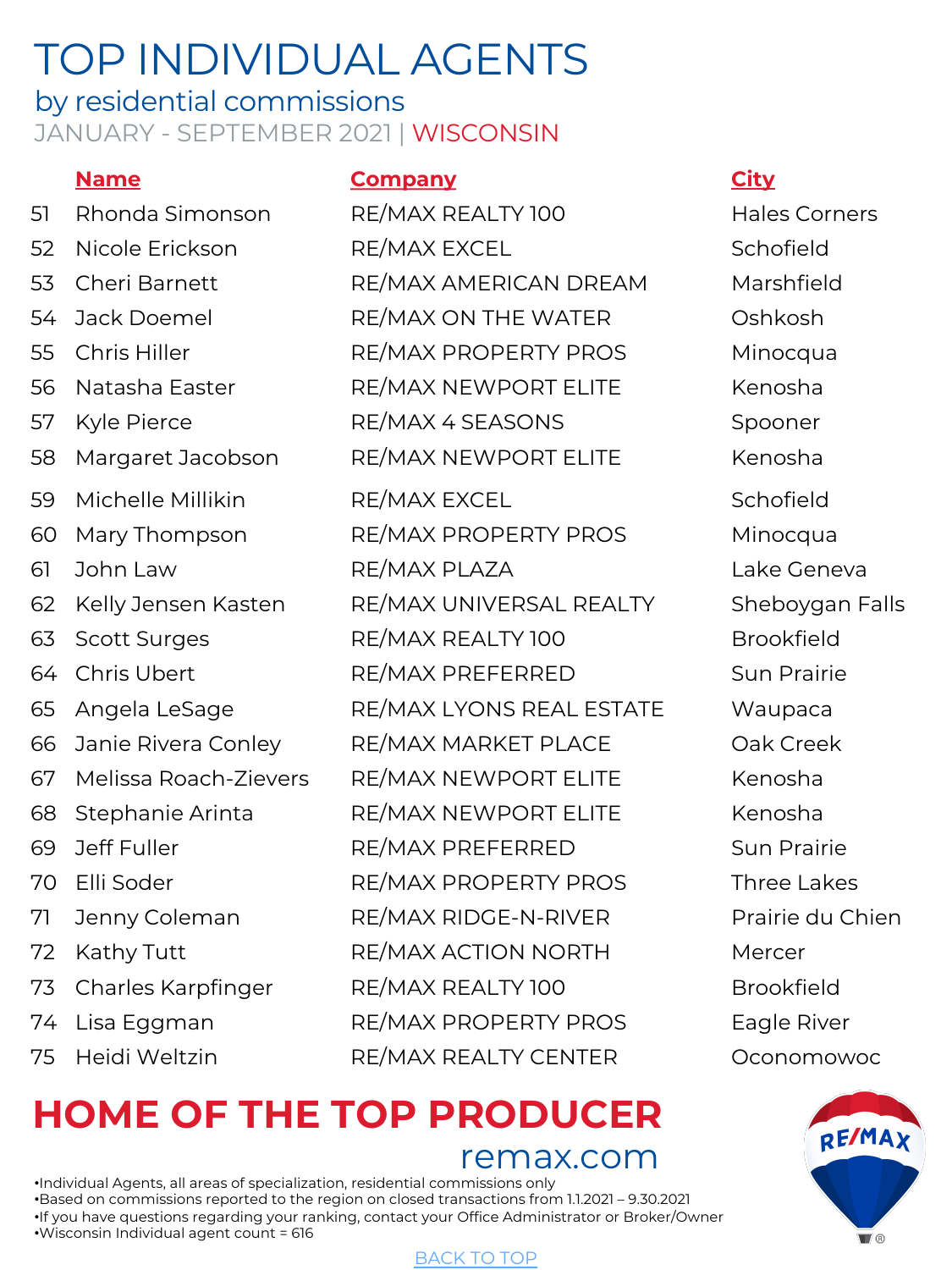### by residential commissions JANUARY - SEPTEMBER 2021 | WISCONSIN

### **Name Company City**

| 76  | Roxane Schiller         | RE/MAX PROPERTY SHOP       | Deerfield         |
|-----|-------------------------|----------------------------|-------------------|
| 77  | <b>KC Maurer</b>        | RE/MAX 24/7 REAL ESTATE    | Appleton          |
| 78  | David Peterson          | RE/MAX AFFILIATES          | Eau Claire        |
| 79  | Laura Kruschka          | RE/MAX REALTY 100          | Brookfield        |
| 80  | <b>Tracey Gundersen</b> | RE/MAX PREFERRED REALTY    | Hayward           |
| 81  | Katie Pfaff             | RE/MAX REALPROS            | Mauston           |
| 82  | Jim Albrecht            | RE/MAX PLATINUM            | Delafield         |
| 83  | Jessica Merritt         | RE/MAX REALTY 100          | Milwaukee         |
| 84  | Joe Richardson          | RE/MAX REALTY 100          | Milwaukee         |
| 85  | <b>Heather Thompson</b> | RE/MAX NEWPORT ELITE       | Kenosha           |
| 86  | <b>Wendy Gauss</b>      | RE/MAX NEWPORT ELITE       | Kenosha           |
| 87  | Jeanne Lasher           | RE/MAX HERITAGE            | Fond du L         |
| 88  | Jo Ann Vetter           | RE/MAX GALLERY             | Mequon            |
| 89  | Susie Vehrs             | RE/MAX PROPERTY PROS       | Minocqua          |
| 90  | <b>Steve Westrick</b>   | RE/MAX REALTY 100          | Hales Corr        |
| 91  | Michael Martin          | RE/MAX REALTY 100          | <b>Brookfield</b> |
| 92  | Dan Pederson            | RE/MAX NEWPORT ELITE       | Racine            |
| 93  | Benjamin Parsons        | RE/MAX PROPERTY PROS       | Tomahaw           |
| 94  | Scott Schneiberg        | RE/MAX UNITED              | West Ben          |
| 95  | Terri MacDougall        | RE/MAX NEWPORT ELITE       | Racine            |
| 96  | Michael Keller          | RE/MAX NEW HORIZONS REALTY | Phillips          |
| 97  | <b>Tracy Thompson</b>   | RE/MAX GRAND               | Sauk City         |
| 98  | Tonya Nye               | RE/MAX PREFERRED           | Monona            |
| 99  | Spencer Hegenbarth      | RE/MAX RESULTS             | Onalaska          |
| 100 | Tim Abrahamson          | RE/MAX REALTY 100          | <b>Brookfield</b> |

Deerfield Appleton Eau Claire **Brookfield** Hayward Milwaukee Milwaukee Fond du Lac Mequon Minocqua Hales Corners Tomahawk West Bend Sauk City **Brookfield** 

# **HOME OF THE TO[P PROD](#page-0-0)UCER**

remax.com

•Individual Agents, all areas of specialization, residential commissions only •Based on commissions reported to the region on closed transactions from 1.1.2021 – 9.30.2021 •If you have questions regarding your ranking, contact your Office Administrator or Broker/Owner •Wisconsin Individual agent count = 616

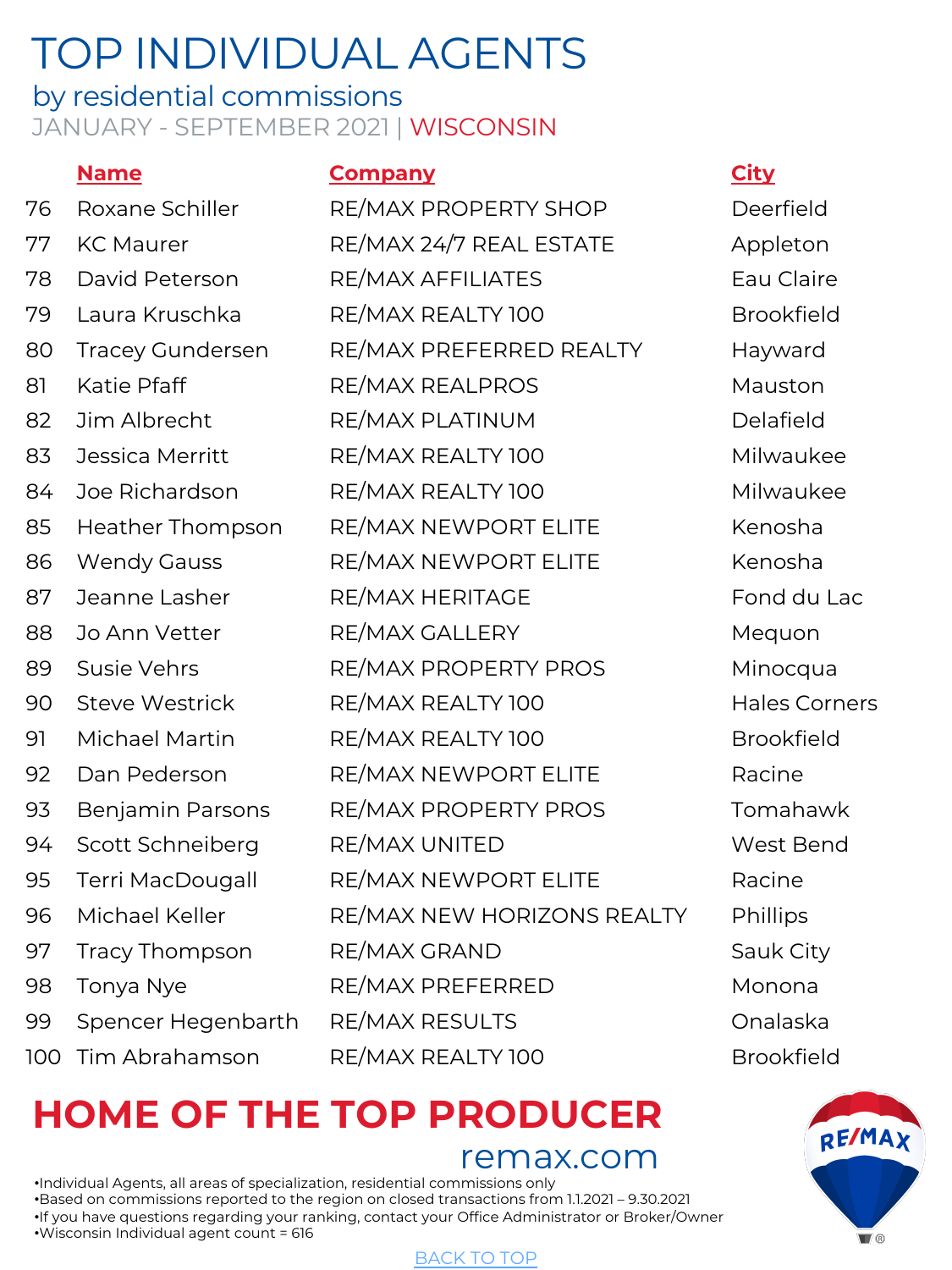## <span id="page-9-0"></span>TOP TEAMS by residential commissions JANUARY - SEPTEMBER 2021 | WISCONSIN

|     | <b>Team Leader</b>      | <b>Team Name</b>                     | <b>Company</b>                          | <b>City</b>     |
|-----|-------------------------|--------------------------------------|-----------------------------------------|-----------------|
| 1   | Judy Acker Maly         | Acker Maly Home Team                 | RE/MAX PREFERRED                        | Waunakee        |
| 2   | Justin Hoffmann         | Team Hoffmann                        | RE/MAX REALTY 100                       | Milwaukee       |
| 3   | Felicia Pavlica         | Felicia Pavlica Team                 | RE/MAX NEWPORT ELITE                    | Kenosha         |
| 4   | Julie Winter-Paez       | Julie Winter-Paez                    | RE/MAX PROPERTY PROS                    | Eagle River     |
| 5   | Amber Huemmer           | The Huemmer Home Team                | RE/MAX PREFERRED                        | Cottage Grove   |
| 6   | Dominic Colosimo        | THE 608 TEAM                         | RE/MAX PREFERRED                        | Madison         |
| 7   | Dan Miller              | Mad City Dream Homes                 | RE/MAX PREFERRED                        | Madison         |
| 8   | John Gscheidmeier       | Service First Pros-John Gscheidmeier | RE/MAX SERVICE FIRST                    | Waukesha        |
| 9   | Peggy Acker-Farber      | Acker Farber Team                    | RE/MAX PREFERRED                        | Waunakee        |
| 10  | Gary Beaudoin           | Team Beaudoin                        | RE/MAX UNIVERSAL REALTY Sheboygan Falls |                 |
| 11  | Dan Stacey              | The Dan Stacey Team                  | RE/MAX RESULTS                          | La Crosse       |
| 12. | Steve Braman            | Real Estate Dream Team               | RE/MAX RESULTS                          | Superior        |
| 13  | Thomas Didier           | Tom Didier Team                      | RE/MAX UNITED                           | Port Washington |
| 14  | Dale Marciniak          | The Marciniak Team                   | RE/MAX REALTY 100                       | Milwaukee       |
| 15  | <b>Tony Antoniewicz</b> | Pure Integrity Homes                 | RE/MAX PREFERRED                        | Oregon          |
| 16  | Lonnie Larson           | Lonnie Larson Team                   | <b>RE/MAX RESULTS</b>                   | Hudson          |
| 17  | Michael Richgels        | Michael Richgels                     | RE/MAX RESULTS                          | Onalaska        |
| 18  | <b>Beth Goethel</b>     | <b>Beth Goethel Team</b>             | RE/MAX GRAND                            | Baraboo         |
| 19  | Jeff Marg               | Marg Real Estate Group               | RE/MAX EXCEL                            | Schofield       |
|     | 20 Mike Raivala         | 2Bridges Real Estate Group           | RE/MAX RESULTS                          | Superior        |
|     | 21 Julie Alibrando      | Julie Sells Team!                    | RE/MAX PREFERRED                        | La Valle        |
|     | 22 Tom Acton            | <b>Action Acton Team</b>             | RE/MAX RESULTS                          | Superior        |
|     | 23 Denise Goldsworthy   | Merz & Goldsworthy                   | RE/MAX PROPERTY PROS                    | Minocqua        |
|     | 24 Thomas Telderer      | The Benson Group                     | RE/MAX REALTY 100                       | Milwaukee       |
|     | 25 Greg Busha           | The Busha Team                       | RE/MAX 24/7 REAL ESTATE                 | Appleton        |

## **HOME OF THE TO[P PROD](#page-0-0)UCER**

### remax.com

•Team Leaders, ranked by team total, all areas of specialization, residential commissions only. •Based on commissions reported to the region on closed transactions from 1.1.2021 – 9.30.2021 •If you have questions regarding your ranking, contact your Office Administrator or Broker/Owner •Wisconsin team count= 119

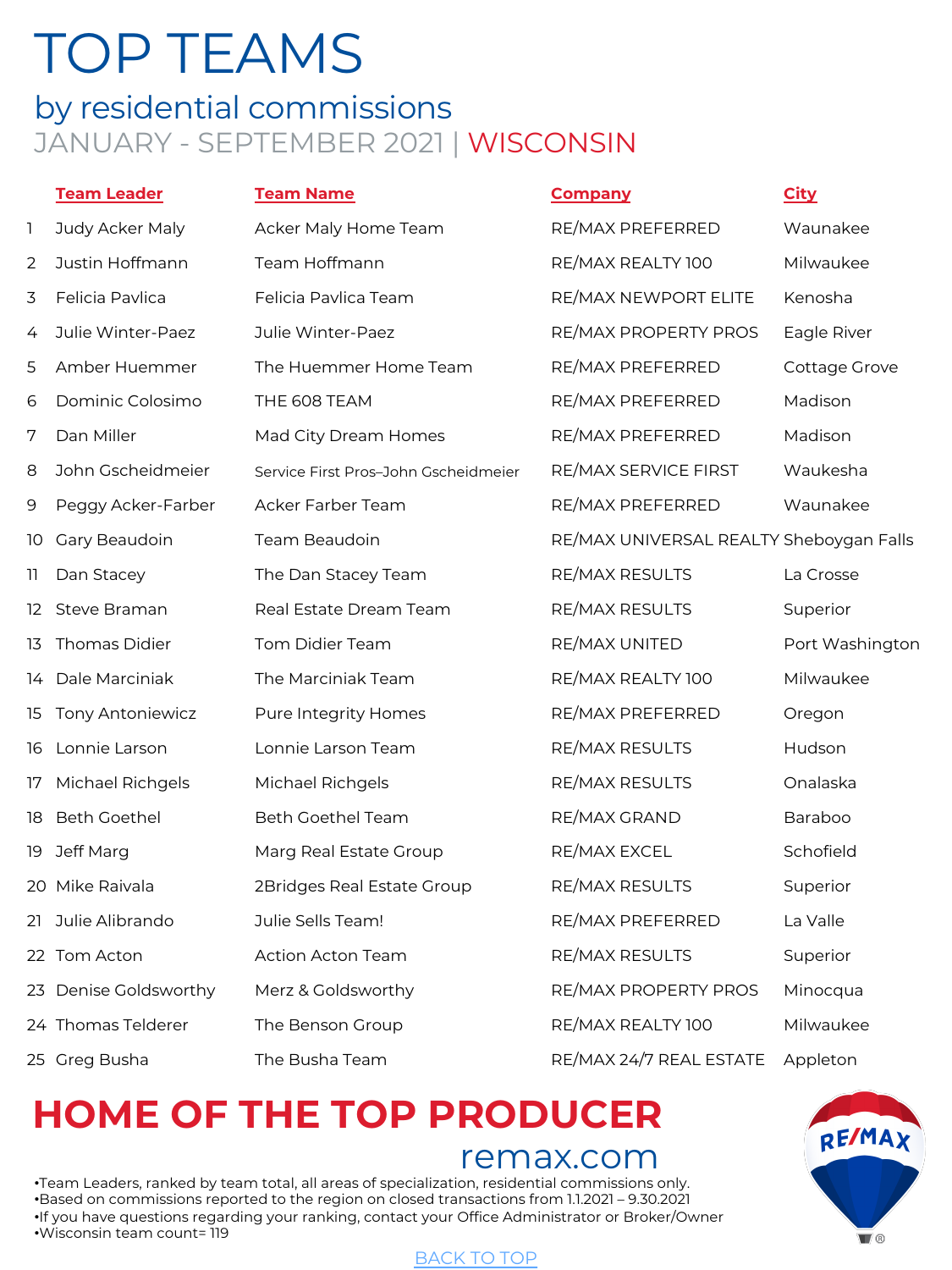# TOP TEAMS

## by residential commissions JANUARY - SEPTEMBER 2021 | WISCONSIN

### **Team Leader Team Name Company City**

26 Andrew Uhl Neam Real Estate All DE RE/MAX LIBERTY New Berlin 27 Julie Brown Julie Brown Team RE/MAX AFFILIATES Eau Claire 28 Tom Combs The Combs Team RE/MAX REALTY 100 Hales Corners 29 Scott Elert **Hometown Lake WI Group RE/MAX PREFERRED** Poynette 30 Christina Weitzel True Action Realty RE/MAX PREFERRED Monona 31 Nanci Caflisch Wisconsin Home Team RE/MAX GRAND Baraboo 32 Ken Biegel Ken & TD Biegel Retal RE/MAX PROPERTY PROS Eagle River 33 Cheryl Marquardt Premiere Home Advisors RE/MAX INSIGHT The Hartford 34 Natalie Finkley TEAM 360 RE/MAX LAKESIDE Milwaukee 35 Brad Harvey Harvey Group RE/MAX EXCEL Schofield 36 Joseph Hermanson Me Know Houses Team RE/MAX RESULTS Superior 37 Kristy Thiess Thiess Thiess RE/MAX AFFILIATES Eau Claire 38 John Riesterer The Riesterer Team TRE/MAX 24/7 REAL ESTATE Appleton 39 Dave Birkle The Birkle Group RE/MAX REALTY 100 Hales Corners 40 Brian Stephan and Brian Stephan and REMAX RESULTS Considers a Consideration on Brian Stephan 41 Dawn Levandoski Dawn Levandoski Team RE/MAX RESULTS Onalaska 42 Julie Bollig Julie Bollig Team RE/MAX PREFERRED Oregon 43 Sean Levitt **Levitt Real Estate Solutions** RE/MAX PLAZA **Lake Geneva** 44 Jean Werth The Werth Team The Team RE/MAX 24/7 REAL ESTATE Appleton 45 Cory Frank CF Real Estate Group TRE/MAX PREFERRED Monona 46 Terry Ault Terry Ault **Terry Ault Automater CE** RE/MAX EQUITY **Whitewater** 47 Mark Kivley **Mark Kivley Mark Kivley RE/MAX LAKESIDE** Milwaukee 48 Jim Purcell Client First Realtors RE/MAX REALTY 100 Milwaukee 49 Alex Segal Segal Goldman Group RE/MAX SERVICE FIRST Waukesha 50 Scott Campbell Scott W Campbell Group RE/MAX UNITED Cedarburg

# **HOME OF THE TO[P PROD](#page-0-0)UCER**

### remax.com

•Team Leaders, ranked by team total, all areas of specialization, residential commissions only. •Based on commissions reported to the region on closed transactions from 1.1.2021 – 9.30.2021 •If you have questions regarding your ranking, contact your Office Administrator or Broker/Owner •Wisconsin team count= 119

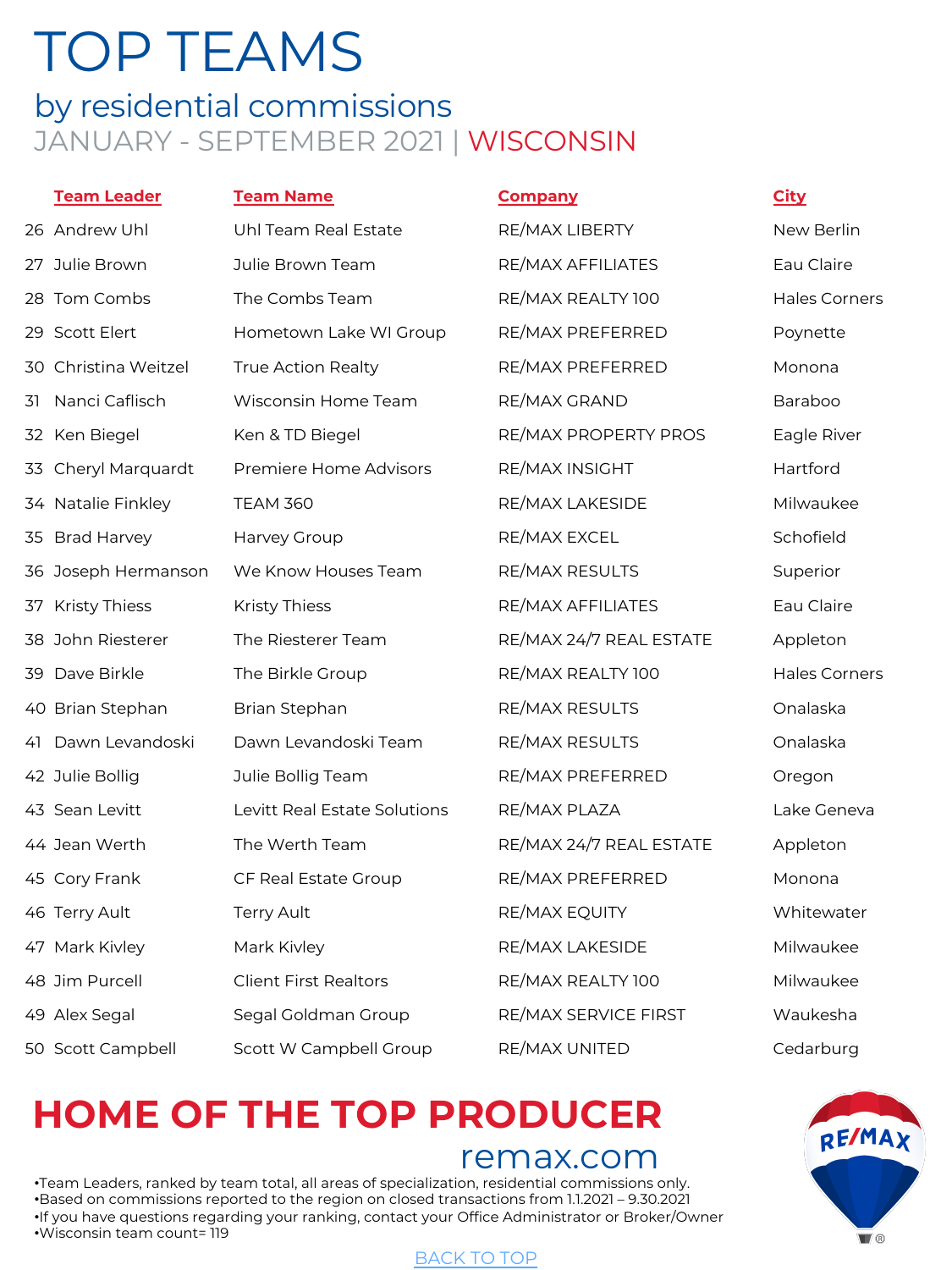### <span id="page-11-0"></span>by commercial commissions JANUARY - SEPTEMBER 2021 | WISCONSIN

|              | <b>Name</b>       | <b>Company</b>              | <b>City</b>          |
|--------------|-------------------|-----------------------------|----------------------|
| $\mathbf{1}$ | Joseph Voell      | RE/MAX PREFERRED            | Monona               |
| 2            | Donald Jensen     | RE/MAX EXCEL                | Schofield            |
| 3            | John Young        | <b>RE/MAX RESULTS</b>       | Onalaska             |
| 4            | Mike Drexler      | RE/MAX LYONS REAL ESTATE    | Waupaca              |
| 5            | Jeff Theisen      | RE/MAX REAL ESTATE GROUP    | Eau Claire           |
| 6            | Michelle Millikin | RE/MAX EXCEL                | Schofield            |
| 7            | Larry Stenholt    | <b>RE/MAX NEWPORT ELITE</b> | Kenosha              |
| 8            | Lisa Bergmann     | RE/MAX EXCEL                | Schofield            |
| 9            | Dennis Vlach      | RE/MAX REALTY 100           | <b>Hales Corners</b> |
| 10           | James Fletcher    | RE/MAX 24/7 REAL ESTATE     | Appleton             |

## **HOME OF THE TO[P PROD](#page-0-0)UCER**

### remax.com

•Individual Agents, all areas of specialization, commercial commissions only •Based on commercial commissions reported on closed transactions from 1.1.2021 – 9.30.2021 •If you have questions regarding your ranking, contact your Office Administrator or Broker/Owner •Wisconsin Individual agent count = 616

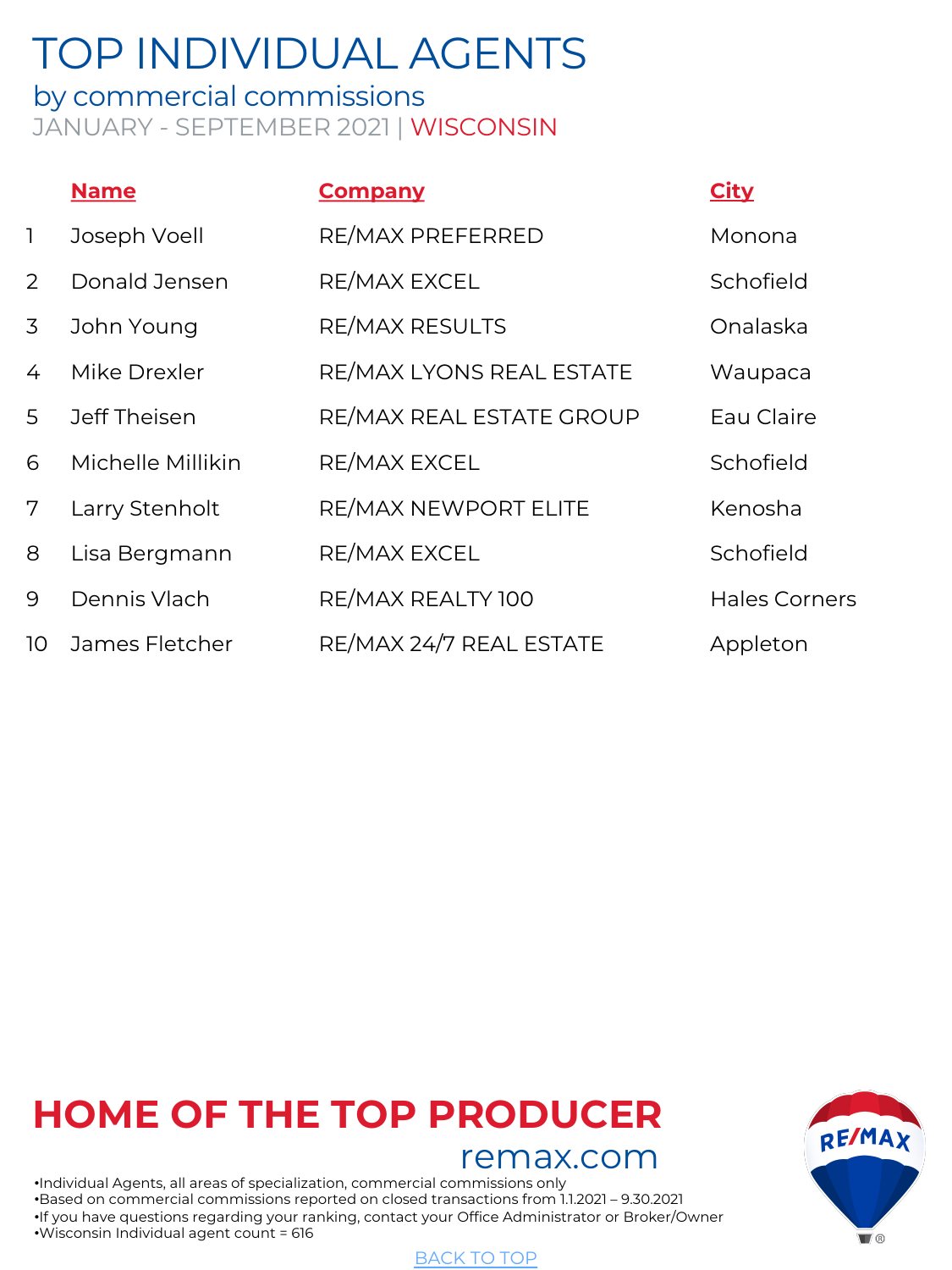## <span id="page-12-0"></span>TOP TEAMS by commercial commissions JANUARY - SEPTEMBER 2021 | WISCONSIN

|    | <b>Team Leader</b>    | <b>Team Name</b>           | <b>Company</b>        | <b>City</b>     |
|----|-----------------------|----------------------------|-----------------------|-----------------|
| ı  | Tom Acton             | <b>Action Acton Team</b>   | RE/MAX RESULTS        | Superior        |
| 2  | <b>Thomas Didier</b>  | Tom Didier Team            | RE/MAX UNITED         | Port Washington |
| 3  | Dan Stacey            | The Dan Stacey Team        | <b>RE/MAX RESULTS</b> | La Crosse       |
| 4  | Jamie Phephles        | <b>Grand Alliance Team</b> | RE/MAX GRAND          | Reedsburg       |
| 5  | <b>Timothy Wimmer</b> | Wimmer Real Estate         | RE/MAX EXCEL          | Schofield       |
| 6  | Jeff Marg             | Marg Real Estate Group     | RE/MAX EXCEL          | Schofield       |
| 7  | Ryan Bayless          | Twin Ports Team            | <b>RE/MAX RESULTS</b> | Superior        |
| 8  | Denise Goldsworthy    | Merz & Goldsworthy         | RE/MAX PROPERTY PROS  | Minocqua        |
| 9  | Justin Hoffmann       | Team Hoffmann              | RE/MAX REALTY 100     | Milwaukee       |
| 10 | Mary Sloane           | Mary Sloane                | RE/MAX INSIGHT        | Hartford        |

## **HOME OF THE TO[P PROD](#page-0-0)UCER**

### remax.com

•Team Leaders, ranked by team total, all areas of specialization, commercial commissions only. •Based on commercial commissions on closed transactions from 1.1.2021 – 9.30.2021 •If you have questions regarding your ranking, contact your Office Administrator or Broker/Owner •Wisconsin team count= 119

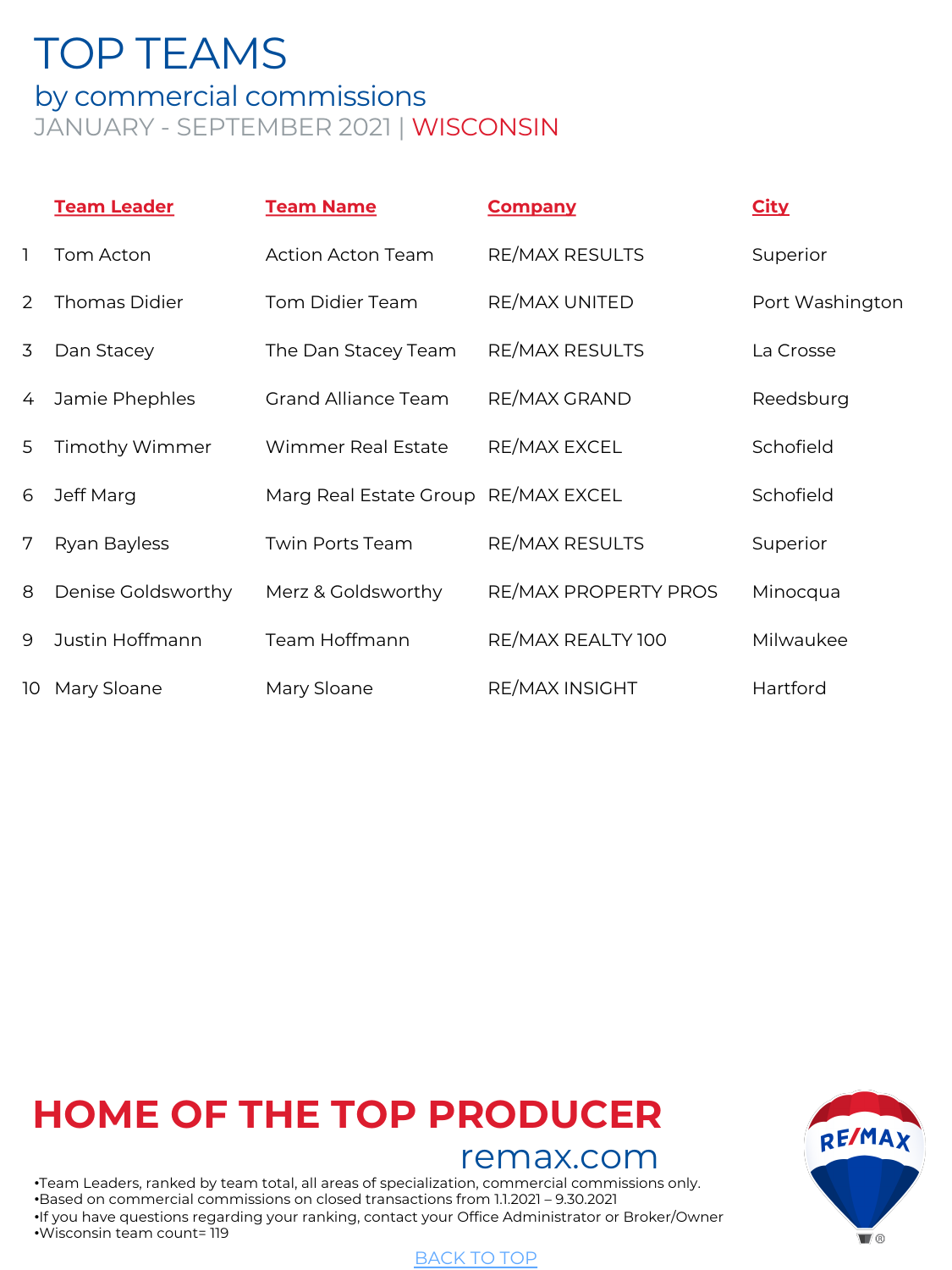### <span id="page-13-0"></span>by transaction JANUARY - SEPTEMBER 2021 | WISCONSIN

### **Name Company City**

| 1                 | Michelle Volkmar      | RE/MAX NEWPORT ELITE       | Kenosha           |
|-------------------|-----------------------|----------------------------|-------------------|
| $\overline{2}$    | Lisa Fabiano          | RE/MAX LEADING EDGE        | Kenosha           |
| 3                 | Brenda Thompson       | RE/MAX NORTHWOODS          | Minocqua          |
| 4                 | Jennifer Heiring      | RE/MAX NEWPORT ELITE       | Kenosha           |
| 5                 | <b>Adriane Stuebs</b> | RE/MAX SHINE               | Jefferson         |
| 6                 | Benjamin Lyons        | RE/MAX LYONS REAL ESTATE   | Waupaca           |
| 7                 | <b>Brooke Damaske</b> | RE/MAX 4 SEASONS           | Spooner           |
| 8                 | Kathy Tutt            | RE/MAX ACTION NORTH        | Mercer            |
| 8                 | Mike Drexler          | RE/MAX LYONS REAL ESTATE   | Waupaca           |
| 9                 | Jody DeLasky          | RE/MAX NEW HORIZONS REALTY | Phillips          |
| 10                | Levi Foss             | RE/MAX HERITAGE            | Green Bay         |
| 11                | Judy Barr             | RE/MAX PROPERTY PROS       | Eagle River       |
| $12 \overline{)}$ | Cora Frank            | RE/MAX AFFILIATES          | Menomonie         |
| 13                | Jared Murphy          | RE/MAX RESULTS             | Ellsworth         |
| 14                | Sheryl Reedy          | RE/MAX RESULTS             | Galesville        |
| 15                | <b>Bruce Olson</b>    | RE/MAX ASSURANCE           | Siren             |
| 16                | Sharon Helwig         | RE/MAX AMERICAN DREAM      | Marshfield        |
| 17                | Rod Drendel           | RE/MAX HERITAGE            | Fond du Lac       |
| 17                | Jonathan Hile         | RE/MAX NORTHSTAR           | Cumberland        |
| 18                | Karen Sorenson        | RE/MAX NEWPORT ELITE       | Racine            |
| 18                | Michael Keller        | RE/MAX NEW HORIZONS REALTY | Phillips          |
| 19                | Lisa Peronto          | RE/MAX REALTY 100          | <b>Brookfield</b> |
| 19                | Cheri Barnett         | RE/MAX AMERICAN DREAM      | Marshfield        |
| 19                | Jenny Coleman         | RE/MAX RIDGE-N-RIVER       | Prairie du Chien  |

## **HOME OF THE TO[P PROD](#page-0-0)UCER** remax.com

•Individual Agents, all areas of specialization •Based on closed transactions reported to the region from 1.1.2021 – 9.30.2021 •If you have questions regarding your ranking, contact your Office Administrator or Broker/Owner •Wisconsin Individual agent count = 616

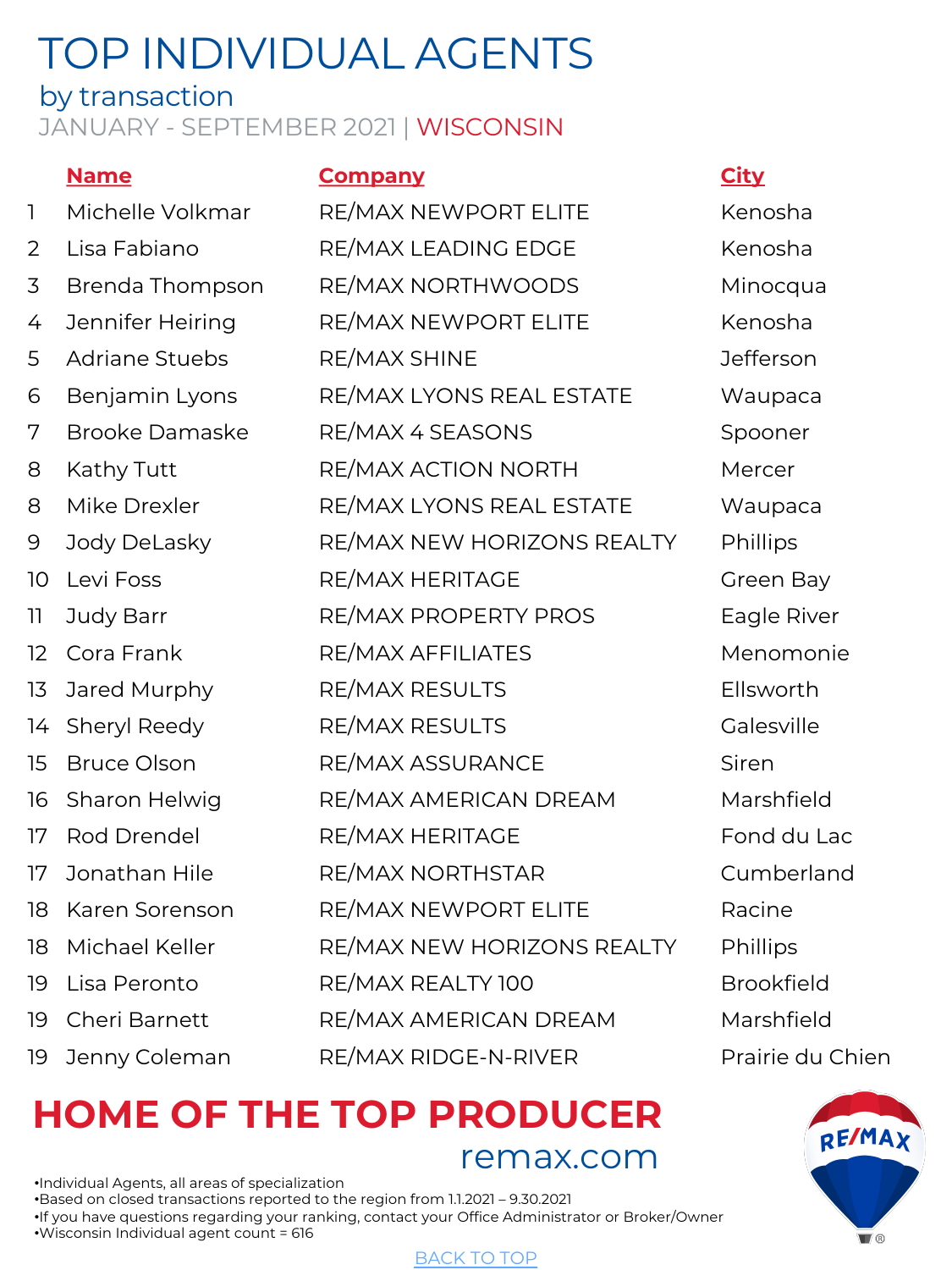## by transaction

### JANUARY - SEPTEMBER 2021 | WISCONSIN

### **Name Company City**

- 
- 
- 

20 Mike Husnick **RE/MAX EXCEL** Schofield 20 Mike Klug RE/MAX NEWPORT ELITE 20 Colin Schindler **RE/MAX IGNITE** Beloit 21 Kimberly Devine RE/MAX REALTY 100 Brookfield 22 Jason Bredemann RE/MAX NEW HORIZONS REALTY Phillips 23 Lisa Reinecke RE/MAX REALTY 100 Brookfield 23 James DePas **RE/MAX HERITAGE** Green Bay 23 Sally Luehman RE/MAX REALPROS Mauston 24 Randy Kozelka RE/MAX RIDGE-N-RIVER Prairie du Chien 25 Ben Komro RE/MAX REAL ESTATE GROUP Eau Claire 26 Elli Soder **RE/MAX PROPERTY PROS** Three Lakes 27 Jeanne Lasher **RE/MAX HERITAGE** Fond du Lac 28 Lora Bladow RE/MAX EXCEL Schofield 28 Tim Kapellen RE/MAX UNIVERSAL REALTY Sheboygan Falls 29 Jennifer Vozka **RE/MAX INVEST** Rhinelander 29 Gus Garcia RE/MAX HERITAGE Fond du Lac 29 Sean Gitzlaff RE/MAX NEWPORT ELITE Kenosha 30 Terry McKay RE/MAX SYNERGY River Falls 30 Jay McGrath RE/MAX RESULTS Ellsworth 30 Sandy Ertel **RE/MAX LAKESIDE** Milwaukee 30 Mary Thompson RE/MAX PROPERTY PROS Minocqua 30 Melanie Sienkiewicz RE/MAX NORTH COUNTRY Florence 31 Wesley DeLasky RE/MAX NEW HORIZONS REALTY Phillips 31 Justin Mueller RE/MAX PREMIER PROPERTIES Burlington 31 Lisa Kind RE/MAX RESULTS Holmen 32 Tyler Murphy RE/MAX NEWPORT ELITE Racine 32 Michelle Millikin RE/MAX EXCEL Schofield 32 Travis Stevens **RE/MAX PORT CITIES REALTORS** Manitowoc 32 Jack Doemel RE/MAX ON THE WATER Oshkosh

## **HOME OF THE TO[P PROD](#page-0-0)UCER** remax.com

•Individual Agents, all areas of specialization. •Based on closed transactions reported to the region from 1.1.2021 – 9.30.2021 •If you have questions regarding your ranking, contact your Office Administrator or Broker/Owner •Wisconsin Individual agent count = 616

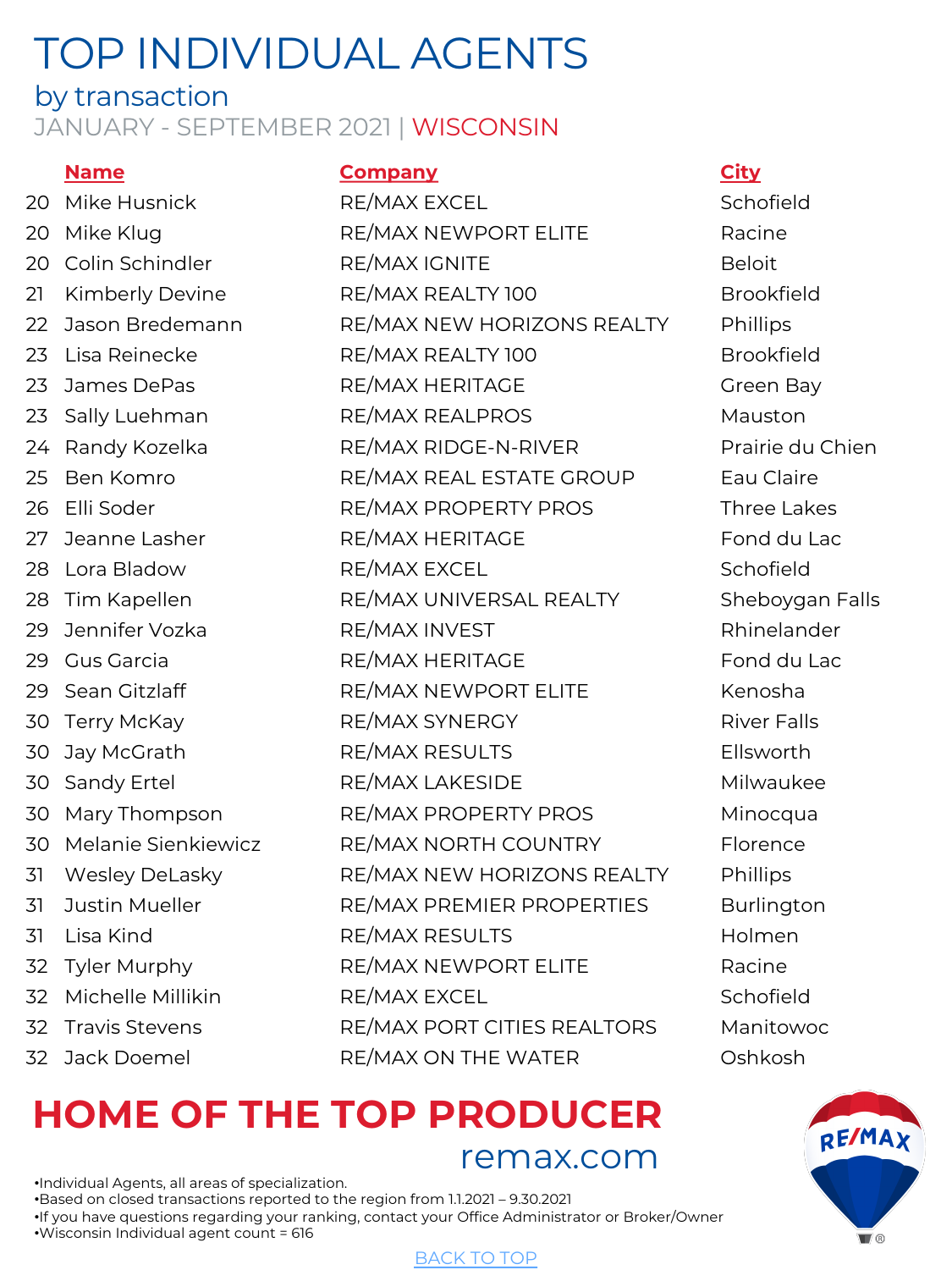## <span id="page-15-0"></span>TOP TEAMS by transaction JANUARY - SEPTEMBER 2021 | WISCONSIN

|     | <b>Team Leader</b>   | <b>Team Name</b>                                          | <b>Company</b>          | <b>City</b>     |
|-----|----------------------|-----------------------------------------------------------|-------------------------|-----------------|
| L   | Gary Beaudoin        | Team Beaudoin                                             | RE/MAX UNIVERSAL REALTY | Sheboygan Falls |
| 2   | Justin Hoffmann      | Team Hoffmann                                             | RE/MAX REALTY 100       | Milwaukee       |
| 3   | Felicia Pavlica      | Felicia Pavlica Team                                      | RE/MAX NEWPORT ELITE    | Kenosha         |
| 4   | John Gscheidmeier    | Service First Pros-John Gscheidmeier RE/MAX SERVICE FIRST |                         | Waukesha        |
| 5   | Amber Huemmer        | The Huemmer Home Team                                     | RE/MAX PREFERRED        | Cottage Grove   |
| 6   | Julie Winter-Paez    | Julie Winter-Paez                                         | RE/MAX PROPERTY PROS    | Eagle River     |
| 7   | Dan Stacey           | The Dan Stacey Team                                       | <b>RE/MAX RESULTS</b>   | La Crosse       |
| 8   | Julie Alibrando      | Julie Sells Team!                                         | RE/MAX PREFERRED        | La Valle        |
| 8   | Steve Braman         | Real Estate Dream Team                                    | RE/MAX RESULTS          | Superior        |
| 9   | Judy Acker Maly      | Acker Maly Home Team                                      | RE/MAX PREFERRED        | Waunakee        |
| 10  | Dan Miller           | Mad City Dream Homes                                      | RE/MAX PREFERRED        | Madison         |
| 11. | Dominic Colosimo     | THE 608 TEAM                                              | RE/MAX PREFERRED        | Madison         |
| 12  | Peggy Acker-Farber   | Acker Farber Team                                         | RE/MAX PREFERRED        | Waunakee        |
| 13  | Tom Acton            | <b>Action Acton Team</b>                                  | RE/MAX RESULTS          | Superior        |
| 14  | Michael Richgels     | Michael Richgels                                          | RE/MAX RESULTS          | Onalaska        |
| 15  | Jeff Marg            | Marg Real Estate Group                                    | RE/MAX EXCEL            | Schofield       |
| 16  | <b>Thomas Didier</b> | Tom Didier Team                                           | RE/MAX UNITED           | Port Washington |
| 17  | Mike Raivala         | 2Bridges Real Estate Group                                | RE/MAX RESULTS          | Superior        |
| 17  | <b>Beth Goethel</b>  | <b>Beth Goethel Team</b>                                  | RE/MAX GRAND            | <b>Baraboo</b>  |
| 18  | Lonnie Larson        | Lonnie Larson Team                                        | RE/MAX RESULTS          | Hudson          |
| 19  | Cory Frank           | CF Real Estate Group                                      | RE/MAX PREFERRED        | Monona          |
|     | 20 Dale Marciniak    | The Marciniak Team                                        | RE/MAX REALTY 100       | Milwaukee       |
| 21  | <b>Kristy Thiess</b> | <b>Kristy Thiess</b>                                      | RE/MAX AFFILIATES       | Eau Claire      |
|     | 22 Natalie Finkley   | <b>TEAM 360</b>                                           | RE/MAX LAKESIDE         | Milwaukee       |

## **HOME OF THE TO[P PROD](#page-0-0)UCER** remax.com

•Team Leaders, ranked by team total •Based on closed transactions reported to the region from 1.1.2021 – 9.30.2021 •If you have questions regarding your ranking, contact your Office Administrator or Broker/Owner •Wisconsin team count= 119

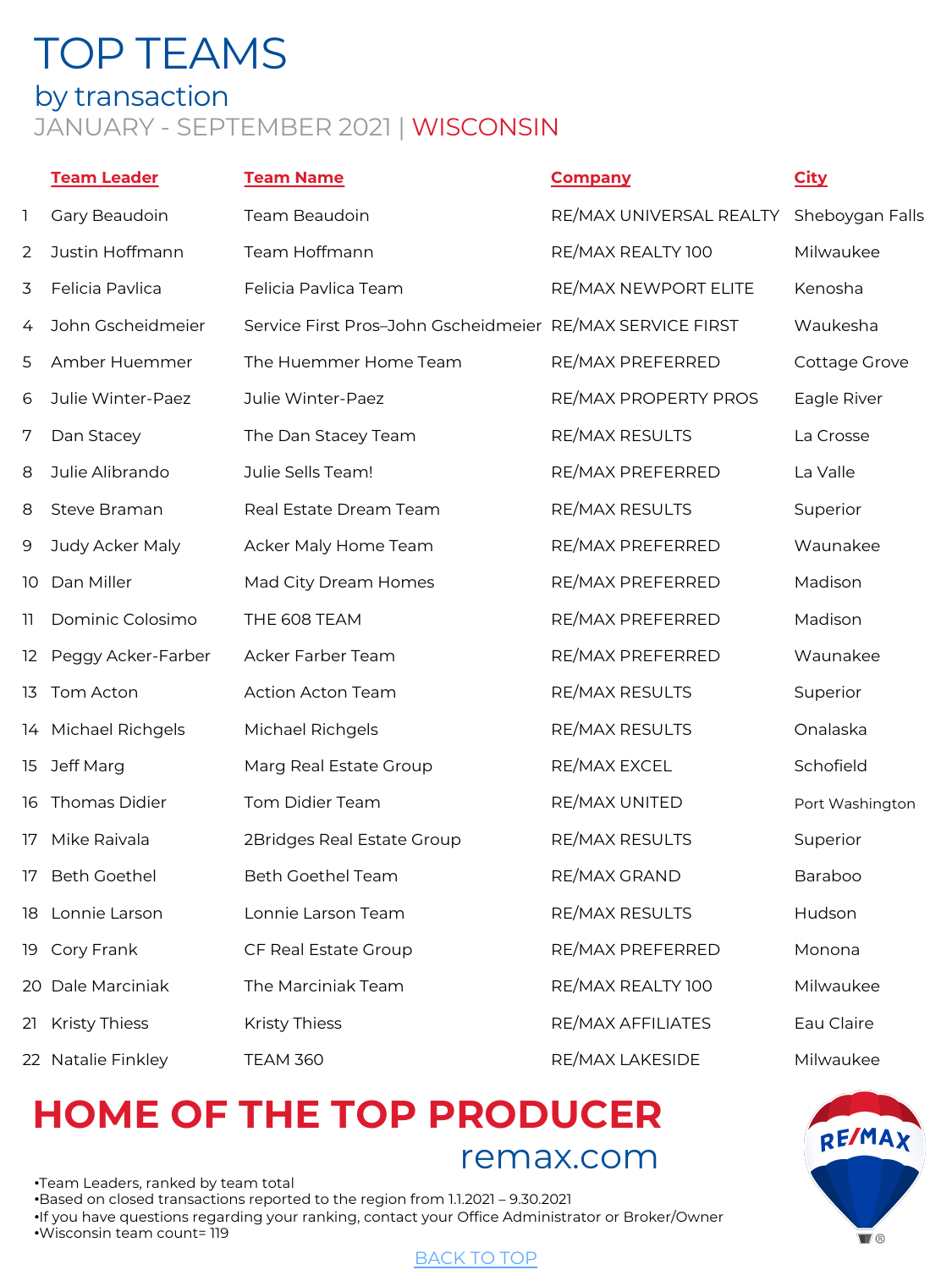## TOP TEAMS by transaction JANUARY - SEPTEMBER 2021 | WISCONSIN

23 Julie Brown **Markt Stratege Health Strateger Area** RE/MAX AFFILIATES Eau Claire 24 Christina Weitzel True Action Realty **RECONAX PREFERRED** Monona 25 Mark Kivley **Mark Kivley Mark Kivley RE/MAX LAKESIDE** Milwaukee 26 Greg Busha The Busha Team RE/MAX 24/7 REAL ESTATE Appleton 27 Tony Antoniewicz external pure Integrity Homes Antax PREFERRED Coregon 28 Tom Combs The Combs Team RE/MAX REALTY 100 Hales Corners 29 Joseph Hermanson Me Know Houses Team RE/MAX RESULTS Superior 30 Ken Biegel Ken & TD Biegel RE/MAX PROPERTY PROS Eagle River 31 Denise Goldsworthy Merz & Goldsworthy RE/MAX PROPERTY PROS Minocqua 32 Thomas Telderer The Benson Group **RE/MAX REALTY 100** Milwaukee 32 Scott Elert **Hometown Lake WI Group** RE/MAX PREFERRED Poynette 33 Jean Werth The Werth Team RE/MAX 24/7 REAL ESTATE Appleton 34 John Riesterer The Riesterer Team RE/MAX 24/7 REAL ESTATE Appleton 35 Brian Stephan Brian Stephan RE/MAX RESULTS Onalaska 36 Dawn Levandoski Dawn Levandoski Team RE/MAX RESULTS Onalaska 37 Nanci Caflisch Wisconsin Home Team RE/MAX GRAND Baraboo 38 Kelly Gehrt One Realty Group RE/MAX 24/7 REAL ESTATE Appleton 39 Andrew Uhl Uhl Team Real Estate RE/MAX LIBERTY New Berlin 40 Terry Ault Terry Ault Terry Ault RE/MAX EQUITY Whitewater 41 Shelley Watkins Shelley Watkins RE/MAX AFFILIATES Menomonie 41 Brad Harvey **Harvey Group Communist COMAX EXCEL** Schofield 42 Bill Hays **Homes By Hays** RE/MAX GRAND Baraboo 43 Dave Birkle The Birkle Group The RE/MAX REALTY 100 Hales Corners 44 Aaron Waterman Waterman Group RE/MAX PREFERRED Wisconsin Dells 45 Candice Mueller CandiHomes Canding RE/MAX SYNERGY Cosceola

**Team Leader Team Name Company City**

45 Michael Kurylak MK Real Estate Team RE/MAX EXCEL Schofield

## **HOME OF THE TO[P PROD](#page-0-0)UCER** remax.com

•Team Leaders, ranked by team total •Based on closed transactions reported to the region from 1.1.2021 – 9.30.2021 •If you have questions regarding your ranking, contact your Office Administrator or Broker/Owner •Wisconsin team count= 119